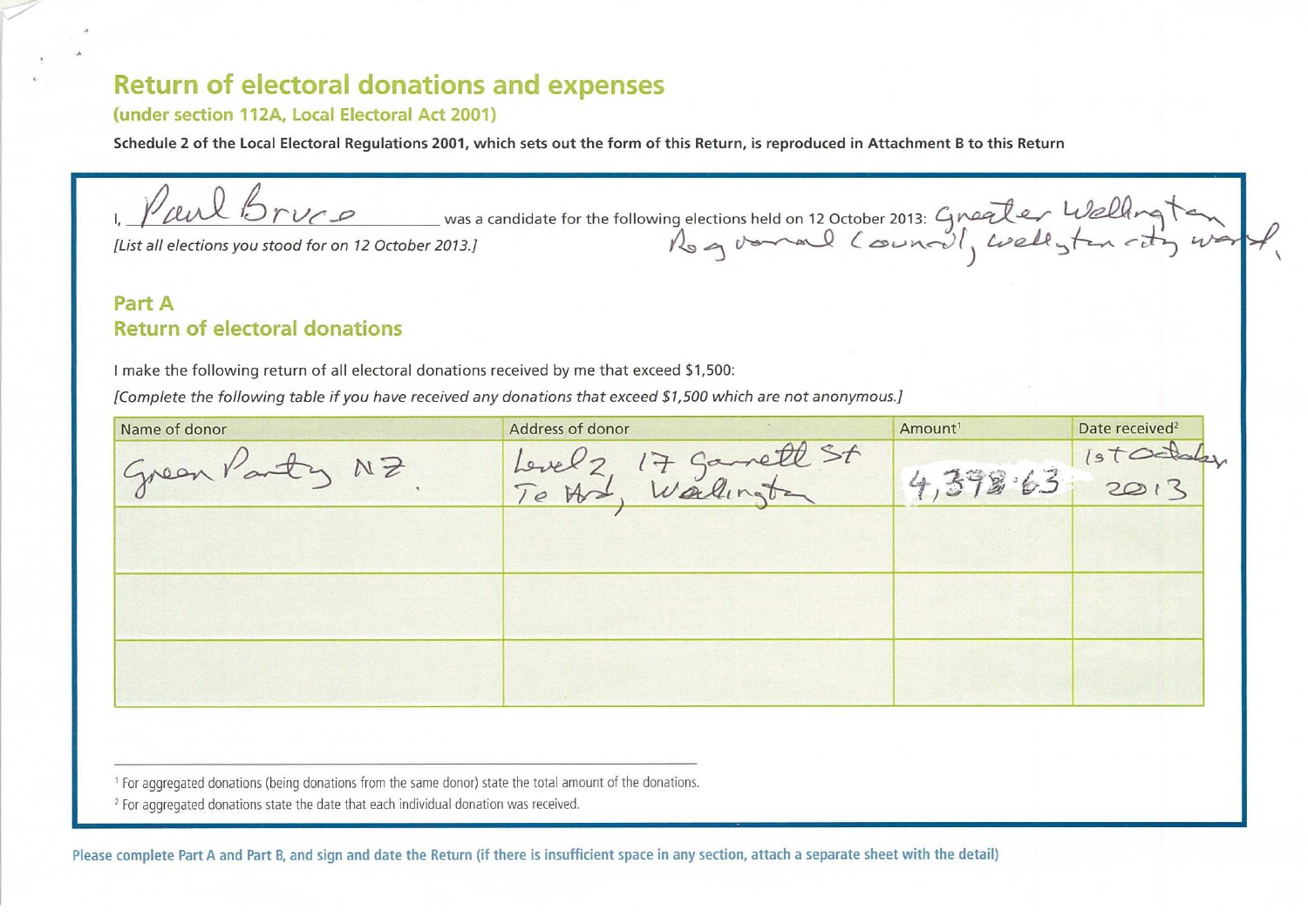*[If any of your donations are funded from contributions that on their own or when aggregated with other contributions by the contributor to the donation exceed \$1,500, please also complete the following table.]* 

| Name of contributor | Address of contributor | Total amount of contributor's<br>contribution made in relation to<br>donation |
|---------------------|------------------------|-------------------------------------------------------------------------------|
|                     |                        |                                                                               |
|                     |                        |                                                                               |
|                     |                        |                                                                               |

*[Complete the following table if you have received any anonymous donations that exceed \$1,500.]* 

| Date received | Amount of donation | Campaign to which donation designated | Amount paid to Electoral Officer<br>and date payment made |
|---------------|--------------------|---------------------------------------|-----------------------------------------------------------|
|               |                    |                                       |                                                           |
|               |                    |                                       |                                                           |
|               |                    |                                       |                                                           |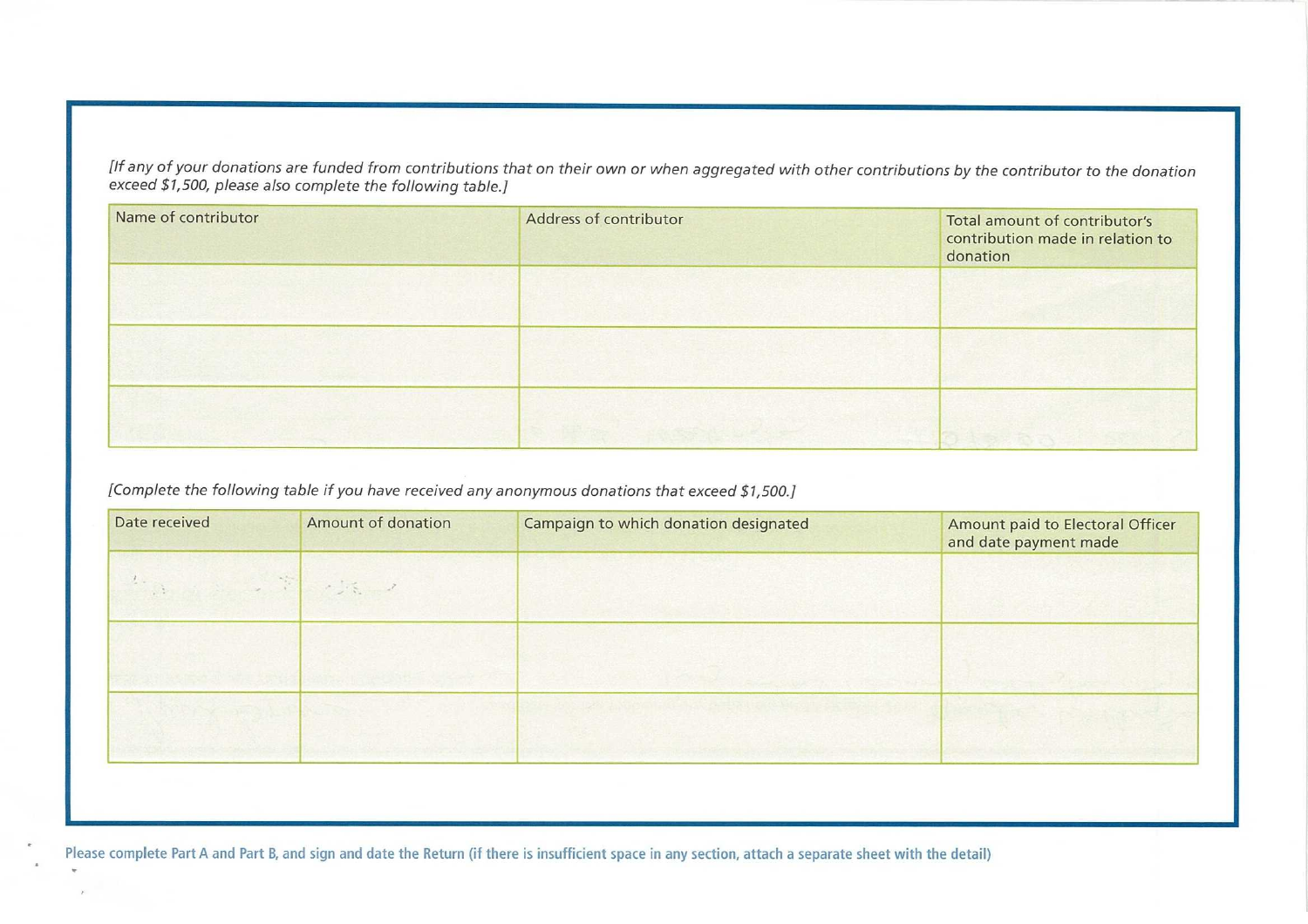Paul Brono

## **Part B Return of electoral expenses**

I make the following return of all electoral expenses incurred by me:

| Name and description of person or body of persons to whom<br>sum paid <sup>3</sup> | Reason for expense | Total expense paid (GST incl.) |
|------------------------------------------------------------------------------------|--------------------|--------------------------------|
| Please see attached                                                                |                    |                                |
|                                                                                    |                    |                                |
|                                                                                    |                    |                                |
|                                                                                    |                    |                                |
|                                                                                    |                    |                                |
|                                                                                    |                    |                                |

<sup>3</sup> Sums paid for radio broadcasting, television broadcasting, newspaper advertising, posters, pamphlets, etc, must be set out separately and under separate headings.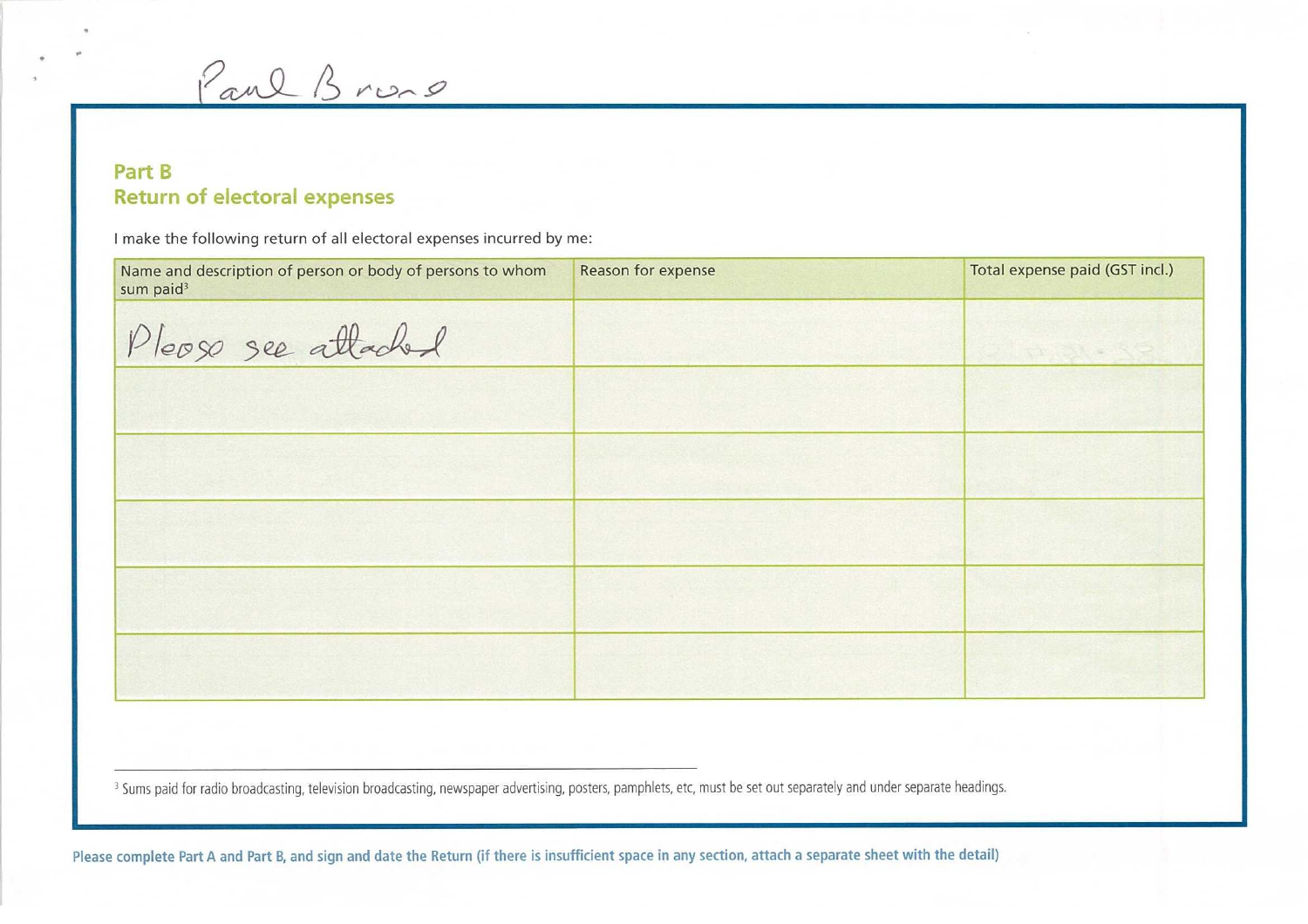| Name and description of person or body of persons to whom<br>sum paid <sup>3</sup>                                                                       | Reason for expense | Total expense paid (GST incl.) |
|----------------------------------------------------------------------------------------------------------------------------------------------------------|--------------------|--------------------------------|
|                                                                                                                                                          |                    |                                |
|                                                                                                                                                          |                    |                                |
|                                                                                                                                                          |                    |                                |
|                                                                                                                                                          |                    |                                |
|                                                                                                                                                          |                    |                                |
|                                                                                                                                                          |                    |                                |
|                                                                                                                                                          |                    |                                |
|                                                                                                                                                          |                    |                                |
|                                                                                                                                                          |                    |                                |
|                                                                                                                                                          |                    |                                |
|                                                                                                                                                          |                    |                                |
| As per attached                                                                                                                                          |                    | 8,398,463                      |
| [Any shared election-expense should be equitably apportioned and included in the description of expenses above (refer section 112 of the Local Electoral |                    |                                |

**Signed** 

**Date:** 

Place: 272 Ohing Rd, Wellingta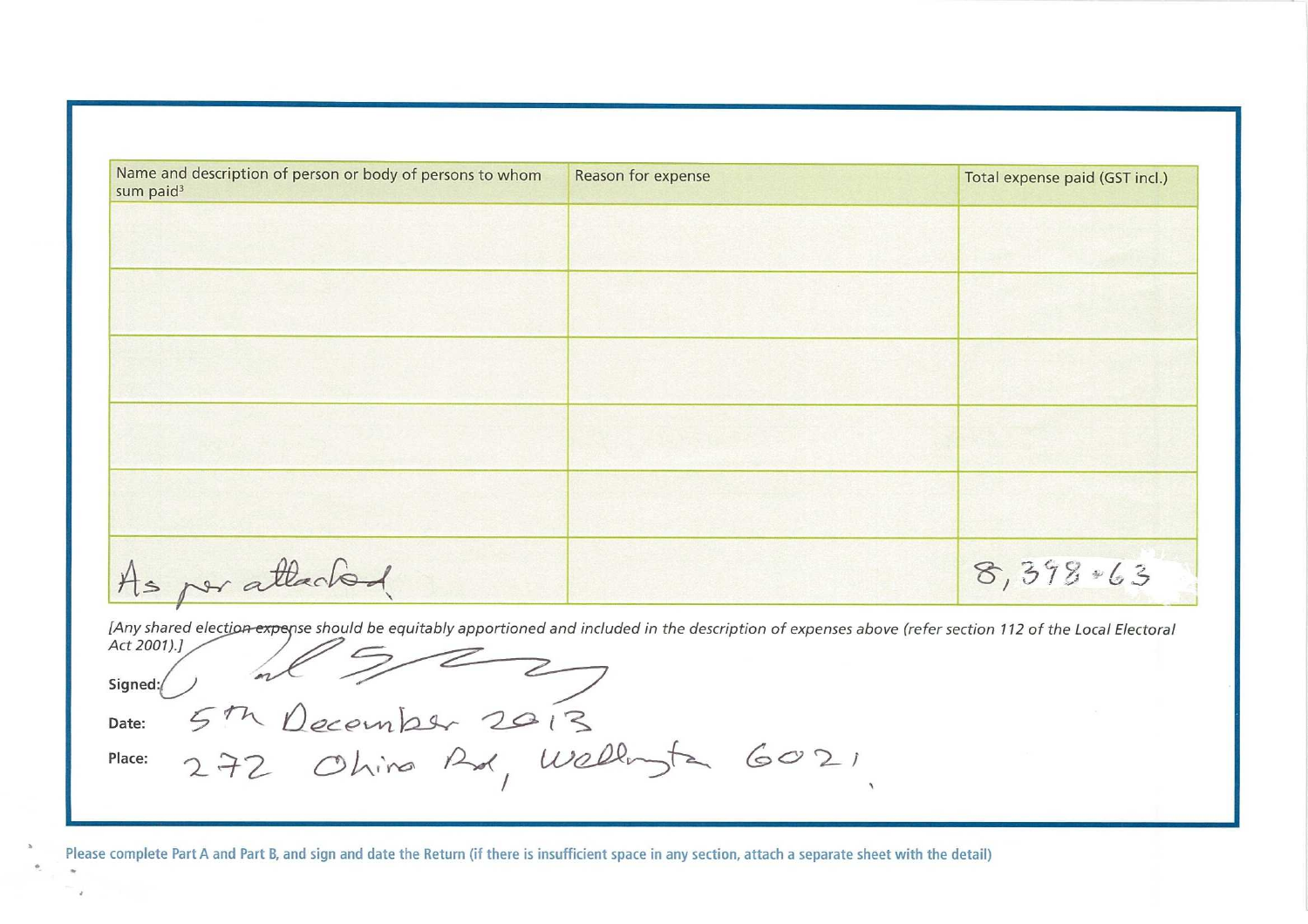| 15-Sep-17 Tagsigns  |                                                                 | corflute signs                   | 1,940.82 |
|---------------------|-----------------------------------------------------------------|----------------------------------|----------|
| 30-Aug-17 Printlink |                                                                 | election fliers                  | 1,792.82 |
| 30-Aug-17 Printlink |                                                                 | election fliers                  | 115.08   |
| 21-Sep-17 Printlink |                                                                 | election fliers                  | 399.14   |
| 30-Aug-17 Printlink |                                                                 | business cards                   | 94.12    |
| 21-Sep-17 Printlink |                                                                 | business cards                   | 94.12    |
|                     | 16-Sep-13 Adshell GSL Promotus                                  | Adshell advertising              | 1,263.13 |
|                     | 11-Sep-13 Admail NZ Ltd                                         | Delivery of fliers to postboxes. | 816.25   |
|                     | 22-Aug-13 THOMAS MARSHALL DESIGN                                | Election badge design            | 10.40    |
|                     | 16-Sep-13 Photocopying Green Party                              | photocopying                     | 9.00     |
|                     | 29-Aug-13 Badgeworks Design & Manufacture Direc election badges |                                  | 70.15    |
|                     | 14-Oct-13 Brooklyn Community Assn Adds                          | Newspaper adds                   | 46.00    |
|                     | 21-Oct-13 Simon Jones                                           | Singing at campaign launch       | 10.00    |
|                     | 25-Oct-13 Cocktail parties - Campaign Wrap Party                | food and drink celebration party | 67.20    |
|                     | 30-Jul-13 Green Party                                           | Costs for campaign launch        | 59.80    |
|                     | 16-Sep-13 Sustainability Trust                                  | venue hire                       | 60.00    |
|                     | 15-Jul-13 Domain name web - Pureweb                             | domain name                      | 15.60    |
|                     | 19-Aug-13 smallfish subs (Thrive Wellington web)                | subscription for website         | 7.80     |
|                     | 01-Sep-13 smallfish subs                                        | subscription for website         | 7.80     |
|                     | 01-Oct-13 smallfish subs                                        | subscription for website         | 7.80     |
|                     | 23-Sep-17 Kitty Higbee                                          | design work on hoarding          | 40.00    |
|                     | 23-Sep-17 Kitty Higbee                                          | design work flier                | 380.00   |
|                     | 23-Apr-13 24/7 Hosting NZ                                       | hosting web domain               | 51.88    |
|                     | 19-Aug-13 Cocktailparties                                       | food and drink launch party      | 100,00   |
|                     | 2-Sep-13 Aro valley voice adds                                  | Newspaper adds                   | 25.00    |
|                     | 9-Oct-13 Rawa Karetai expenses claim                            | campaign manager costs           | 135.87   |
|                     | 21-Oct-13 Sustainability Trust                                  | venue hire                       | 72.45    |
|                     | 9-Sep-13 Aro Valley Voice adds                                  | Newspaper adds                   | 25.00    |
|                     | 5-Dec-13 Green Party                                            | Iona Pannett endorsement         | 10.00    |
|                     | 17-Jul-13 Sustainability Trust                                  | venue hire                       | 59.80    |
|                     | 19-Aug-17 Rachael Linton                                        | design work for fliers           | 400.00   |
|                     | 31-Aug-17 Bunnings central                                      | screws for hoardings             | 31.91    |
|                     | 14-Sep-17 Bunnings central                                      | screws for hoardings             | 28.11    |
|                     | 16-Sep-17 Moore Wilsons                                         | chocolates                       | 61.02    |
|                     | 17-Sep-17 facebook ads                                          | facebook advertising'            | 5.56     |
|                     | 10-Sep-17 facebook ads                                          | facebook advertising'            | 25.00    |
|                     | 31-Aug-17 Facebook ads                                          | facebook advertising'            | 25.00    |
|                     | 5-Sep-17 Facebook ads                                           | facebook advertising'            | 25,00    |
|                     | 5-Dec-13 Green Party                                            | Sarah Free endorsement           | 10.00    |
|                     | <b>Total payments</b>                                           |                                  | 8,398.63 |

#### 1-Oct-13 **Donation Green Party to Paul Bruce's local body campaign**

4,398.63

5th December 2013, Onl 9/2<br>272 Ohios Al, Wellyt 6021